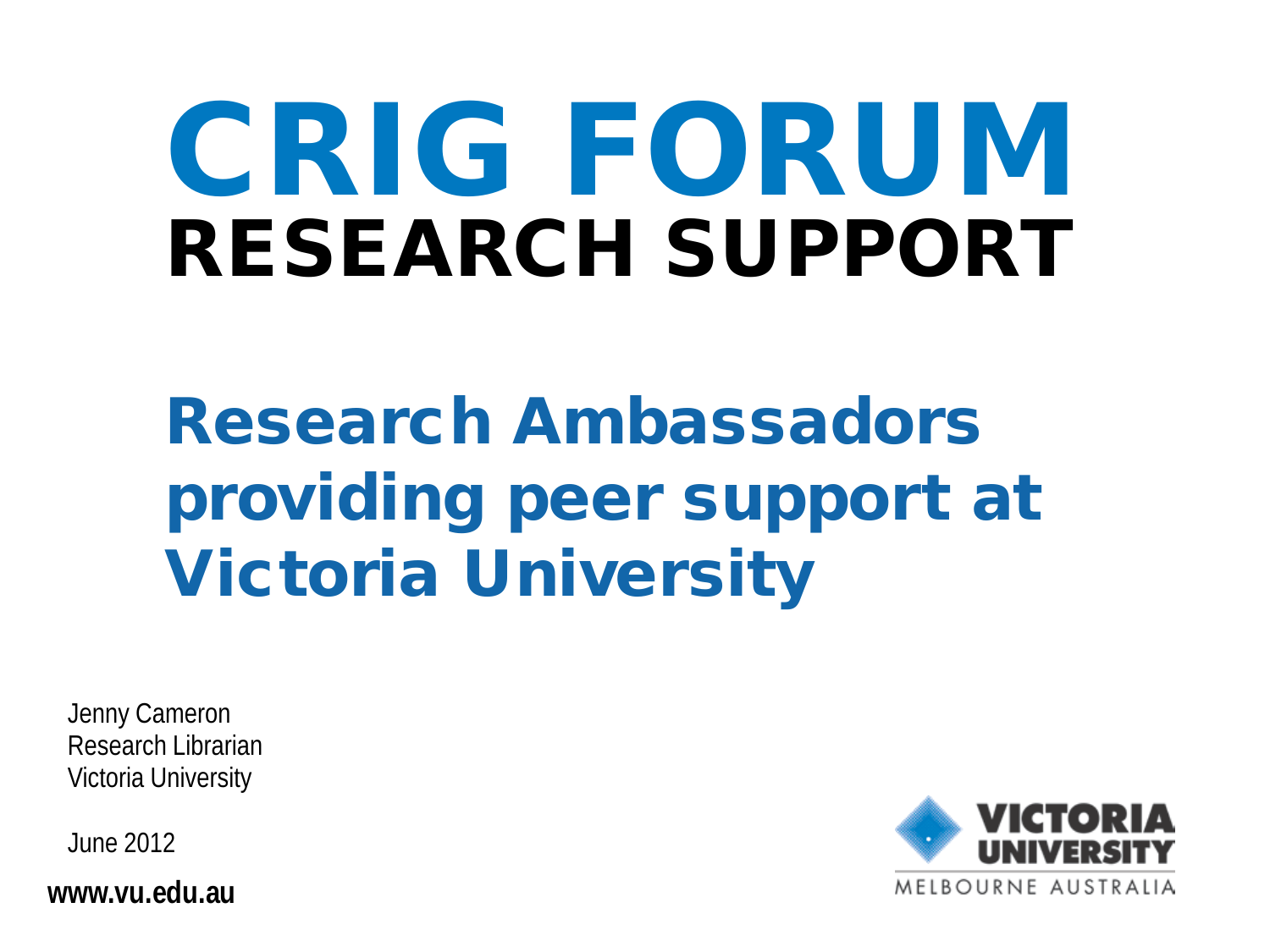# SO MUCH I COULD COVER...

- Background
- Recruitment
- Training
- Teamwork
- Marketing
- Consultations
- Feedback & evaluation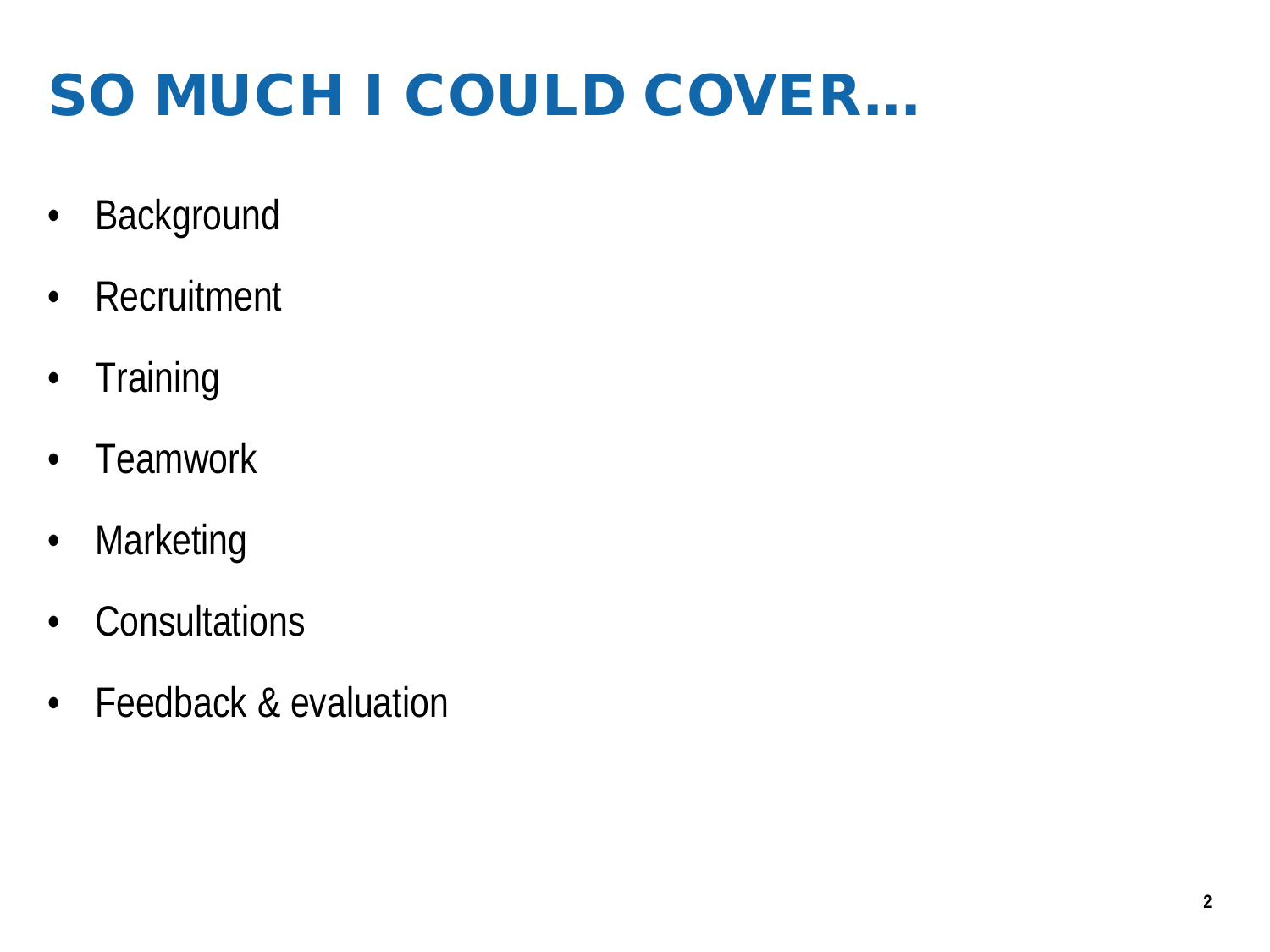#### RESEARCH AMBASSADORS @ VU



Providing peer support to both research students AND staff in a range of skill areas – e.g. research design, data analysis, data management, statistical software, IT troubleshooting, EndNote, writing, ethics applications, general transition support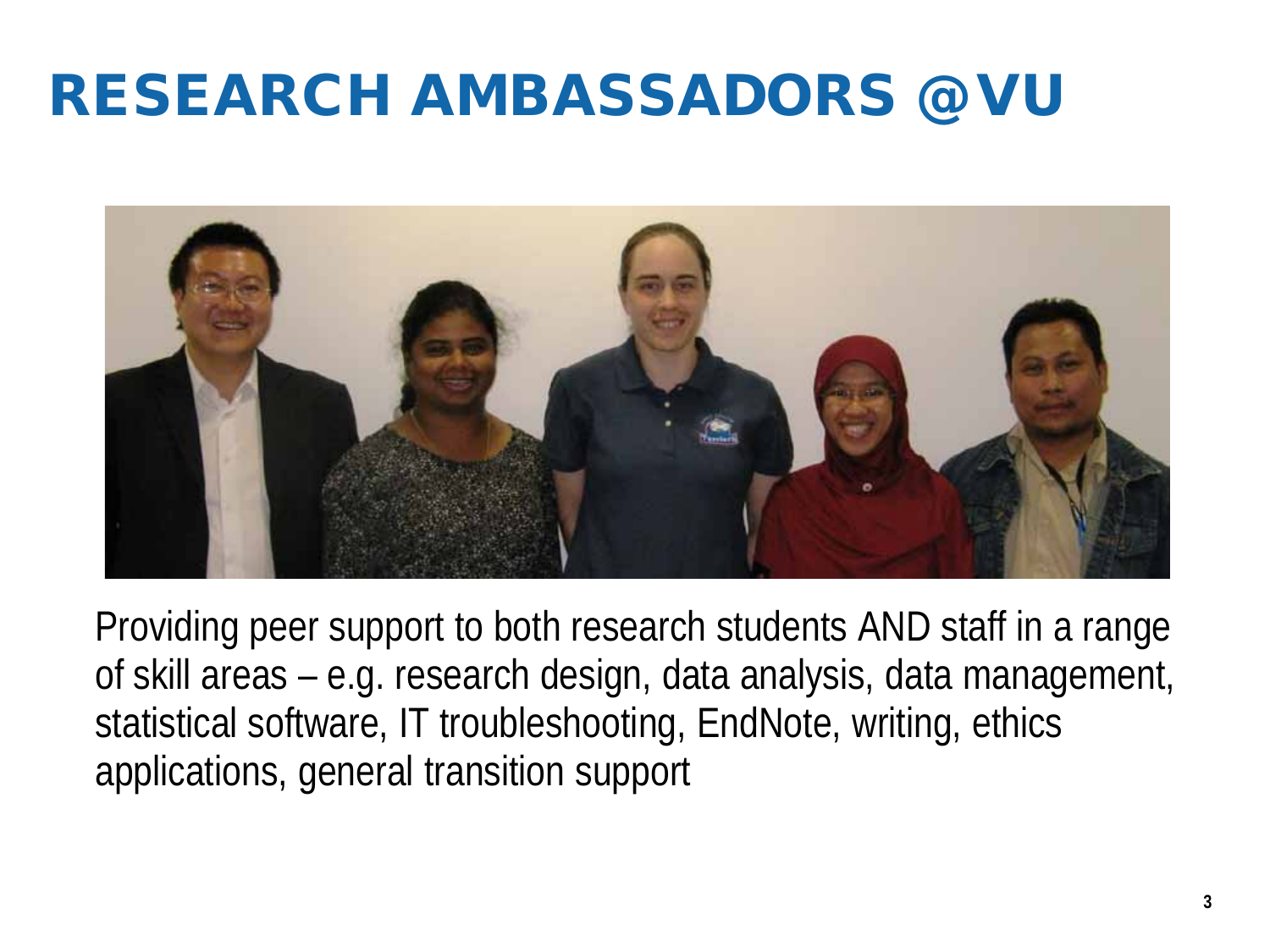#### BACKGROUND

- Based on the SOAR Centre concept by the Graduate Research School at Edith Cowan University
- Research Ambassadors a joint initiative in 2011 between Library, Office for Postgraduate Research (OPR), Office for Research (OfR)
- Steering committee established to oversee implementation
- Situated within the Library at several campuses, supervised by the Research Librarian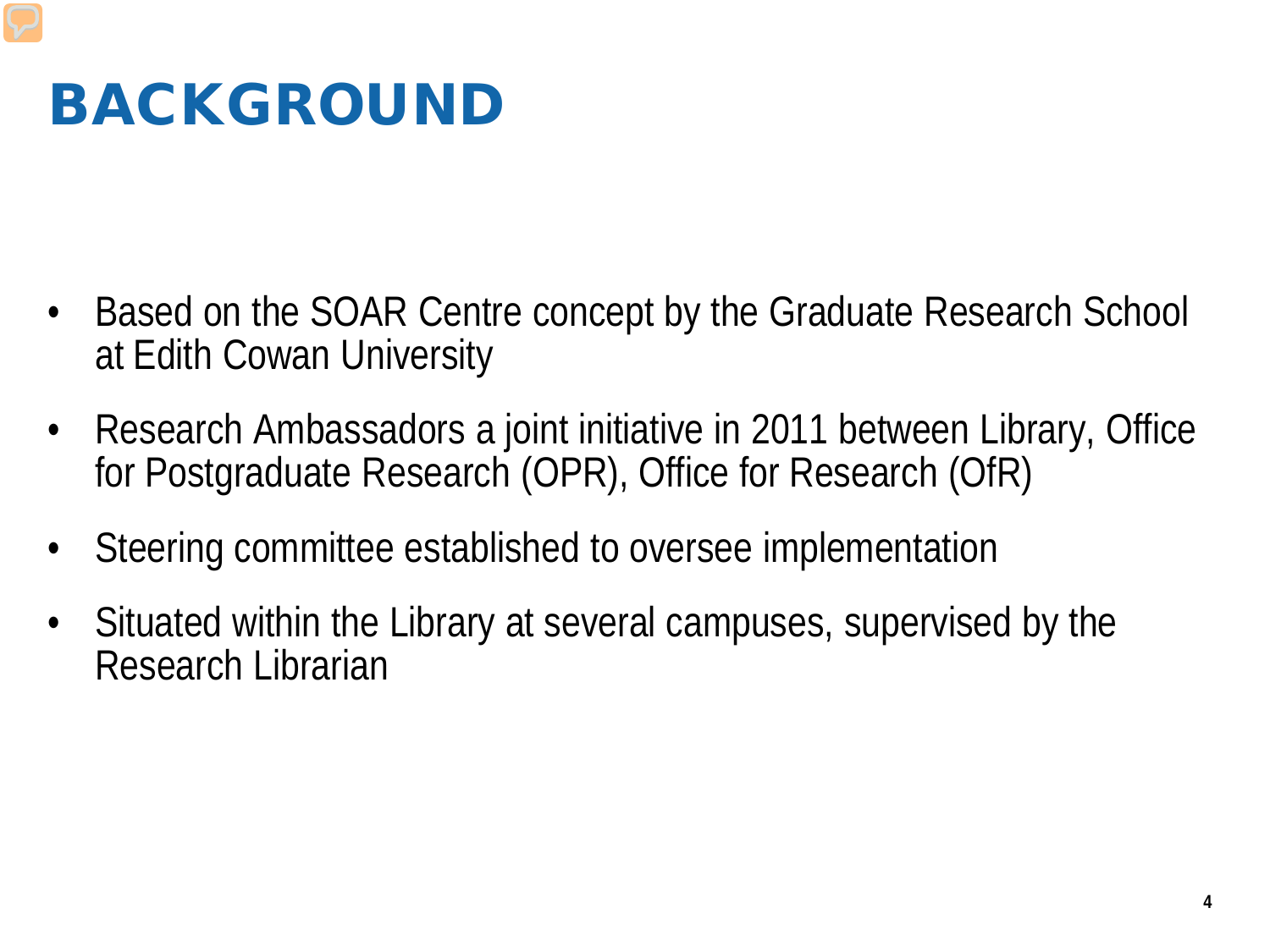#### PURPOSE

- Assist all researchers in building research capability
- Contribute to the development of VU research culture
- Transition support
- Increase employability skills

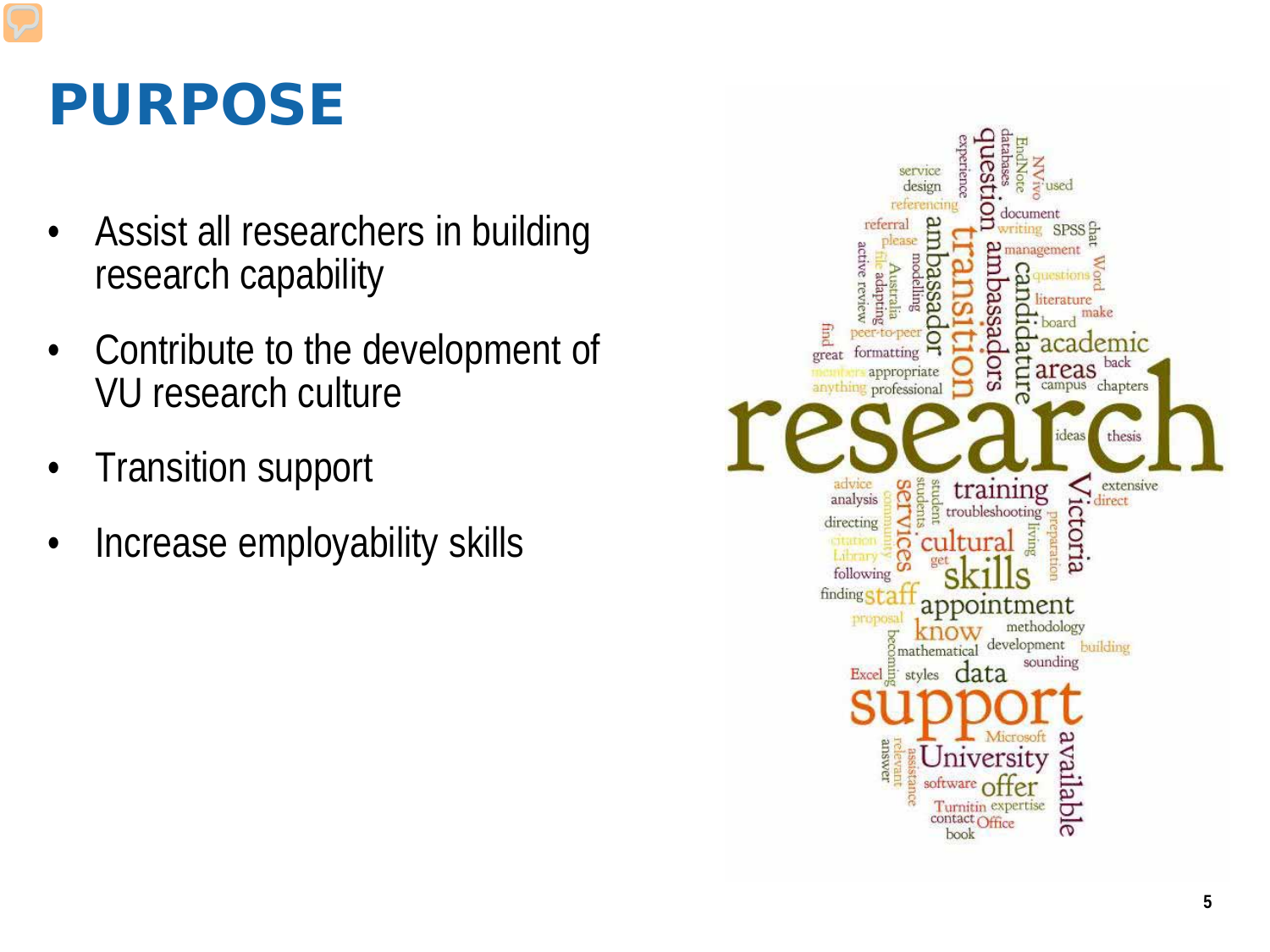#### RECRUITMENT

- June 2011 advertised to PhD and Masters by Research
- July 2011 interviewed 10, selected 6
- August 2011 pilot program begins; runs until December 2011

• 2012 delays in re-starting program, recruited 3 new ambassadors with 3 continuing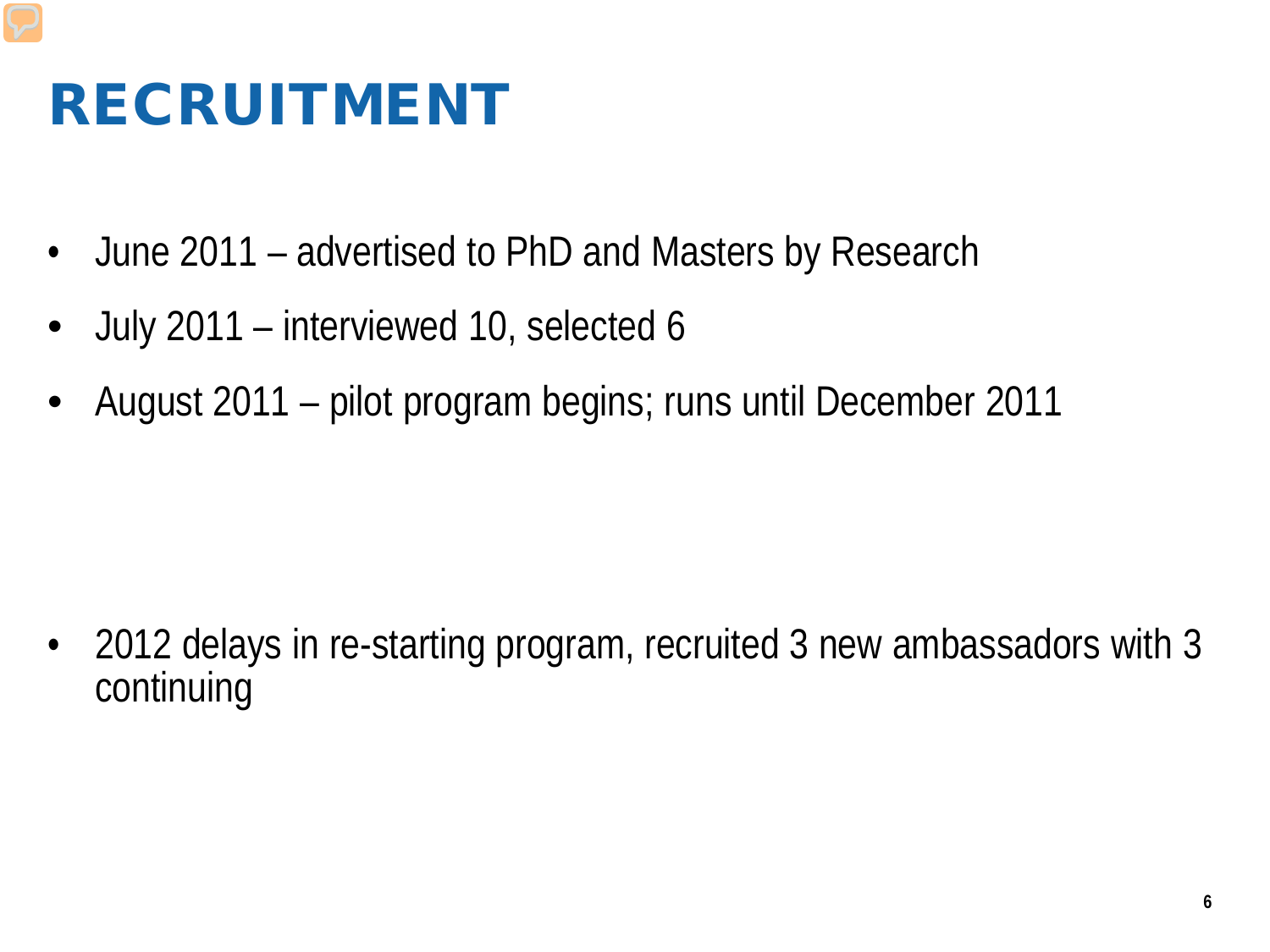#### TRAINING

- Induction training in first 2 weeks, drawing on ECU experiences
- Identified training and development needs for each ambassador
- Encouraged to register for training workshops run by library and by OPR to increase their skills
- Ongoing professional development a key to this program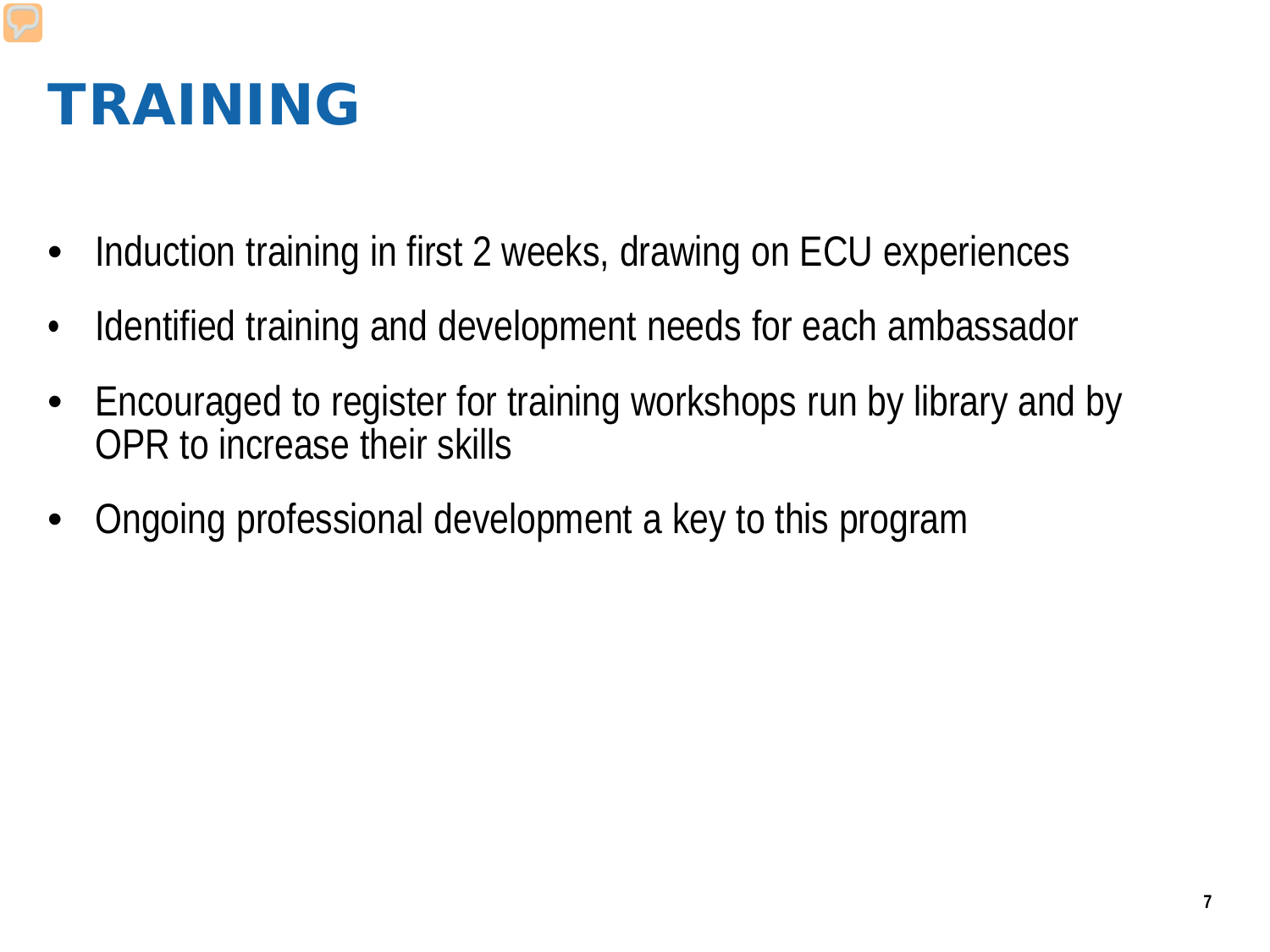# COMMUNICATION TOOLS

For communicating with the team and with clients:

- Getting IT things sorted was the greatest issue
- Sharepoint website established for team
- Office Communicator (currently only staff to staff contact) was heavily used by RA's to communicate with supervisor and other RA's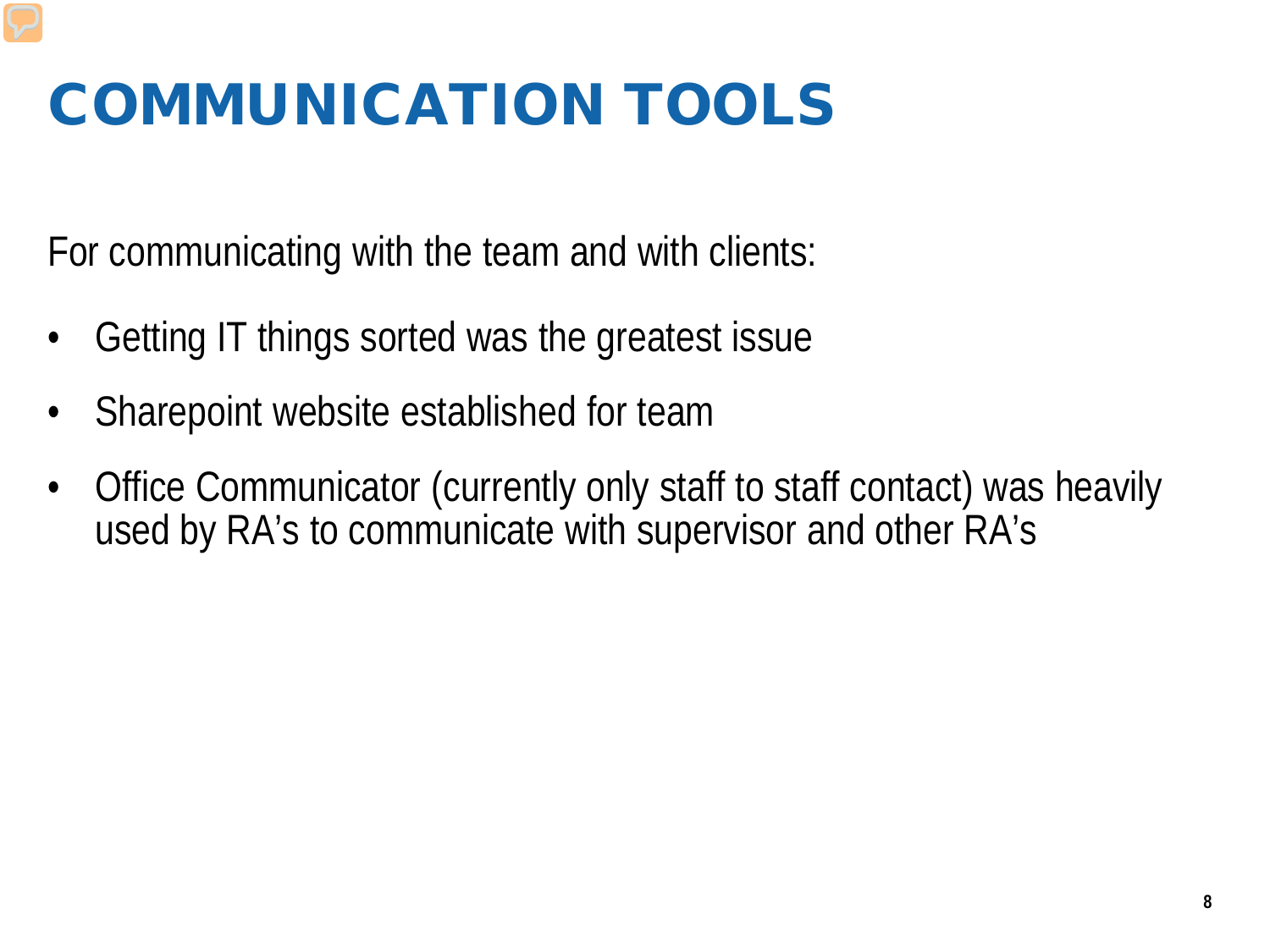#### TEAM BUILDING

- Strong collaboration encouraged between team members from day one
- Shift report submitted for every shift
- Team discussion posts

The strength of the teamwork is the highlight of the program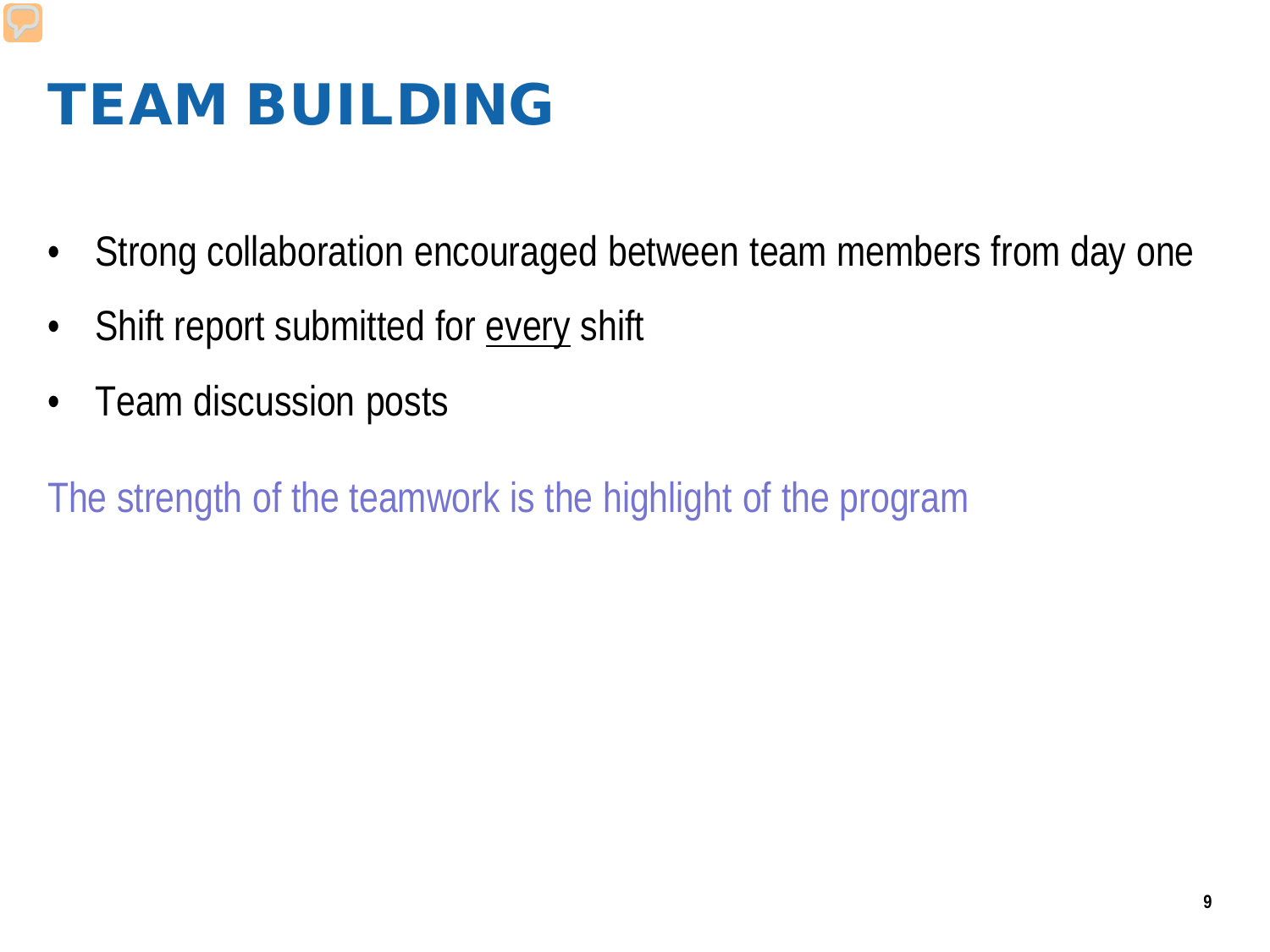#### ROSTERED SHIFTS

- Each ambassador works 2 x 4-hour shifts per week
- 2011 located at 2 campuses
- 2012 spread over 4 campuses
- Remote service coverage from 10am to 5pm 5 days per week
- Encourage drop-in and 'by appointment', use Skype for chat with students, OC with staff
- Shift reports are high priority
- When no appointments work on professional development activities and creating resources, e.g. Guides, FAQs, team documents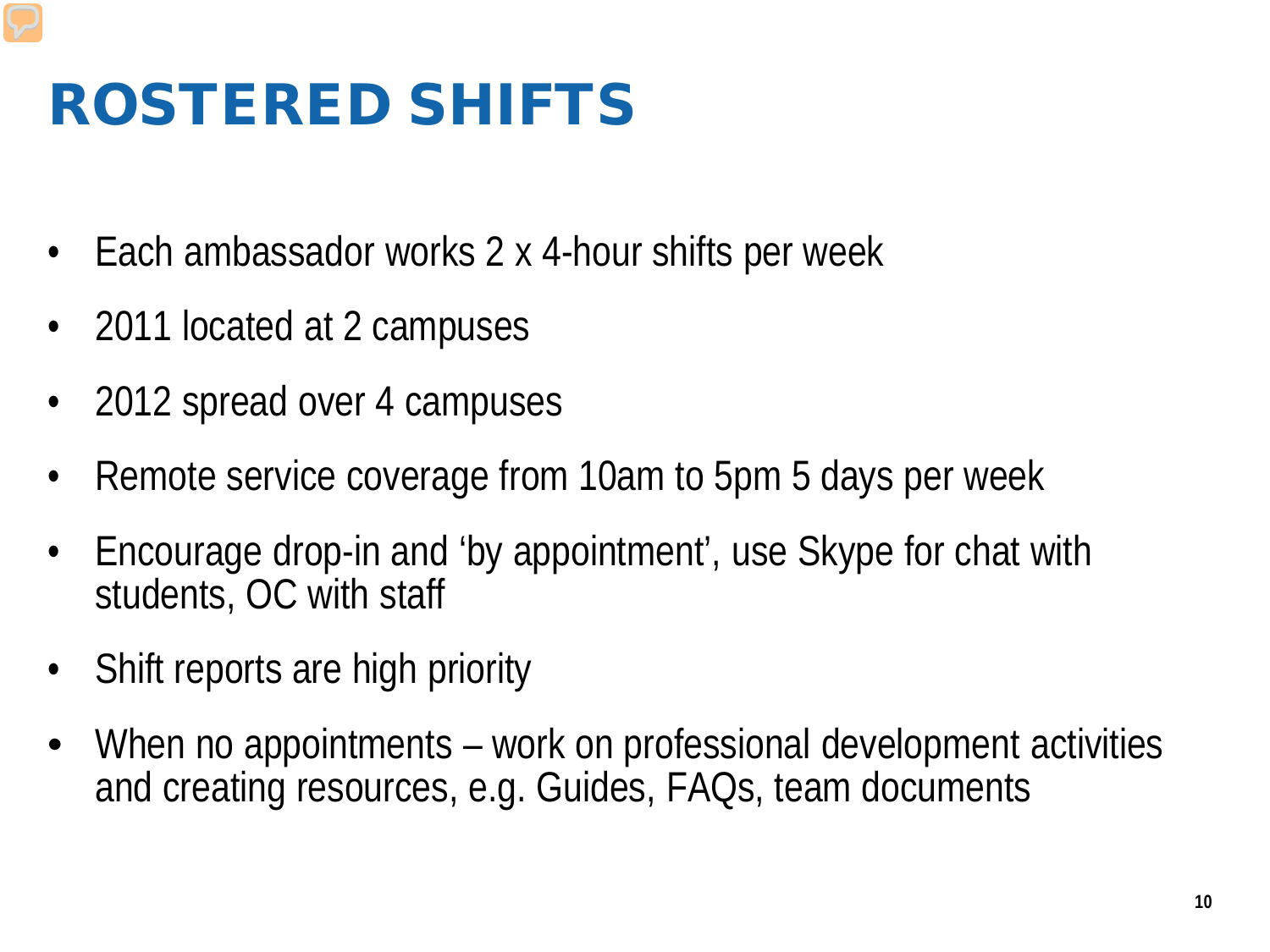# HOW TO GET THE MESSAGE OUT?

- Create an online guide...
- **Targeted** emails, tailored messages
- Speak at induction sessions, workshops
- Morning teas

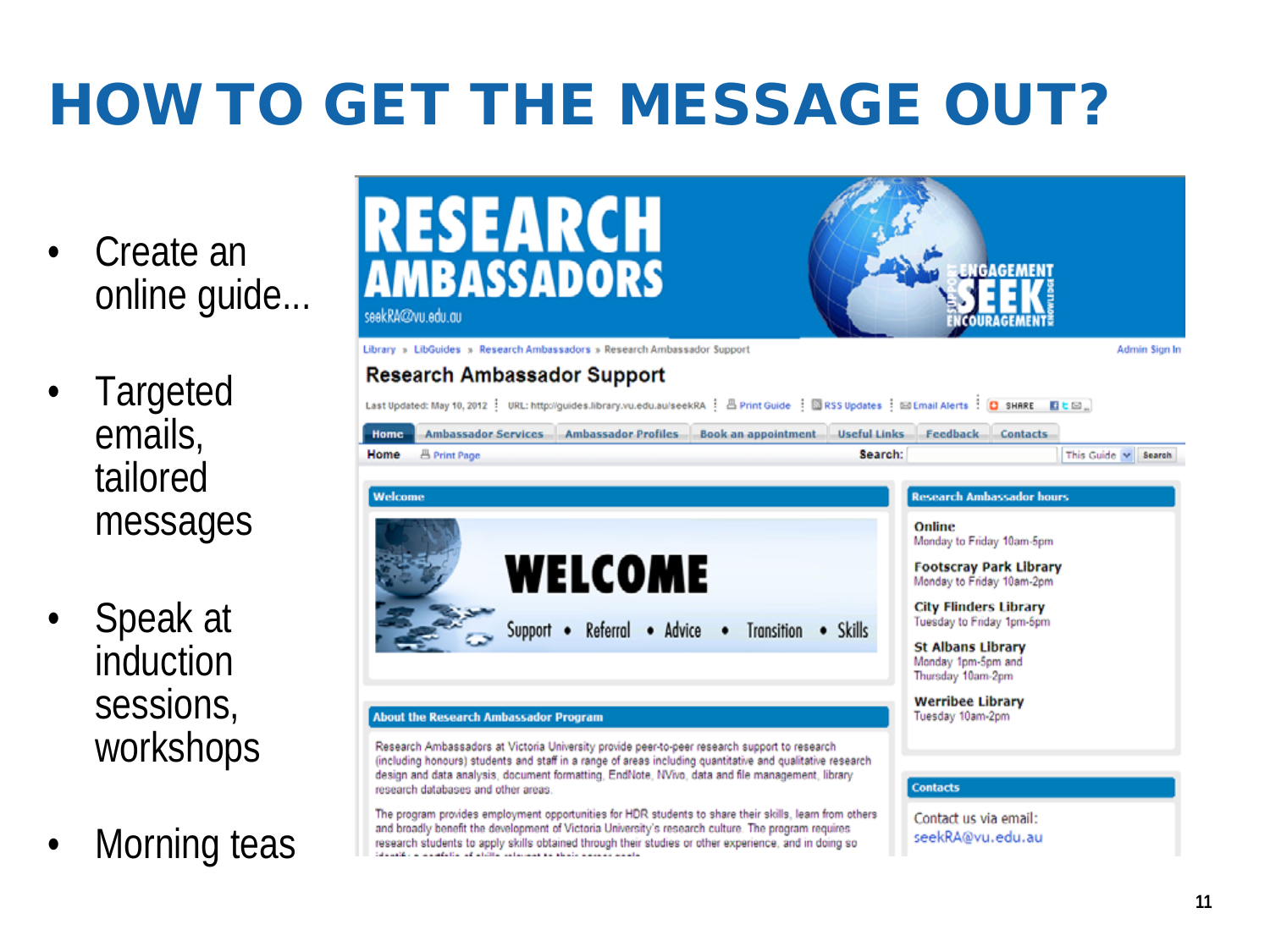## CONSULTATIONS

From August to December 2011:

Students 88% - Staff 12%

3 faculties, unevenly spread:

| Business & Law                | 57% |
|-------------------------------|-----|
| Arts, Education and Human     | 30% |
| Development                   |     |
| Health, Engineering & Science | 8%  |
| Other                         | 5%  |

#### Query breakdown:

| EndNote                           | 13.8% |
|-----------------------------------|-------|
| Research design and               | 11.5% |
| methodology                       |       |
| <b>SPSS</b>                       | 11%   |
| Candidature preparation           | 8.8%  |
| Data and file management          | 8.3%  |
| Turnitin                          | 7.4%  |
| Writing support                   | 6.9%  |
| IT troubleshooting                | 6.0%  |
| Library databases                 | 5.1%  |
| Document formatting               | 4.6%  |
| <b>NVivo</b>                      | 3.7%  |
| Other (incl. referencing, ethics, | 12.9% |
| MS Office)                        |       |

2012 early analysis shows similar trends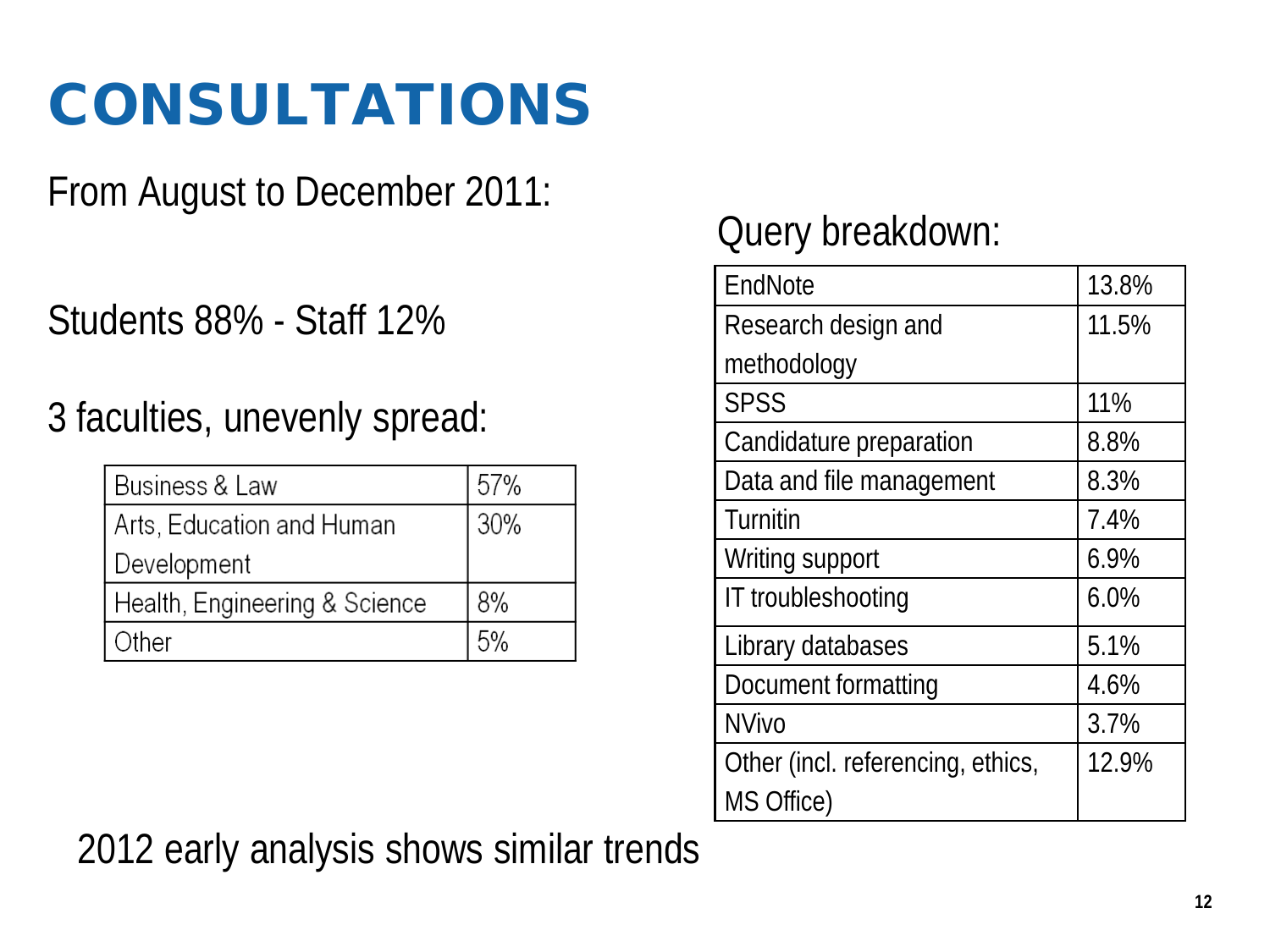#### CONSULTATION SPACES

Works best in a dedicated Researcher space

The Footscray Park Research Student Study Lounge is ideal

More difficult at other sites where there is little passing 'trade'

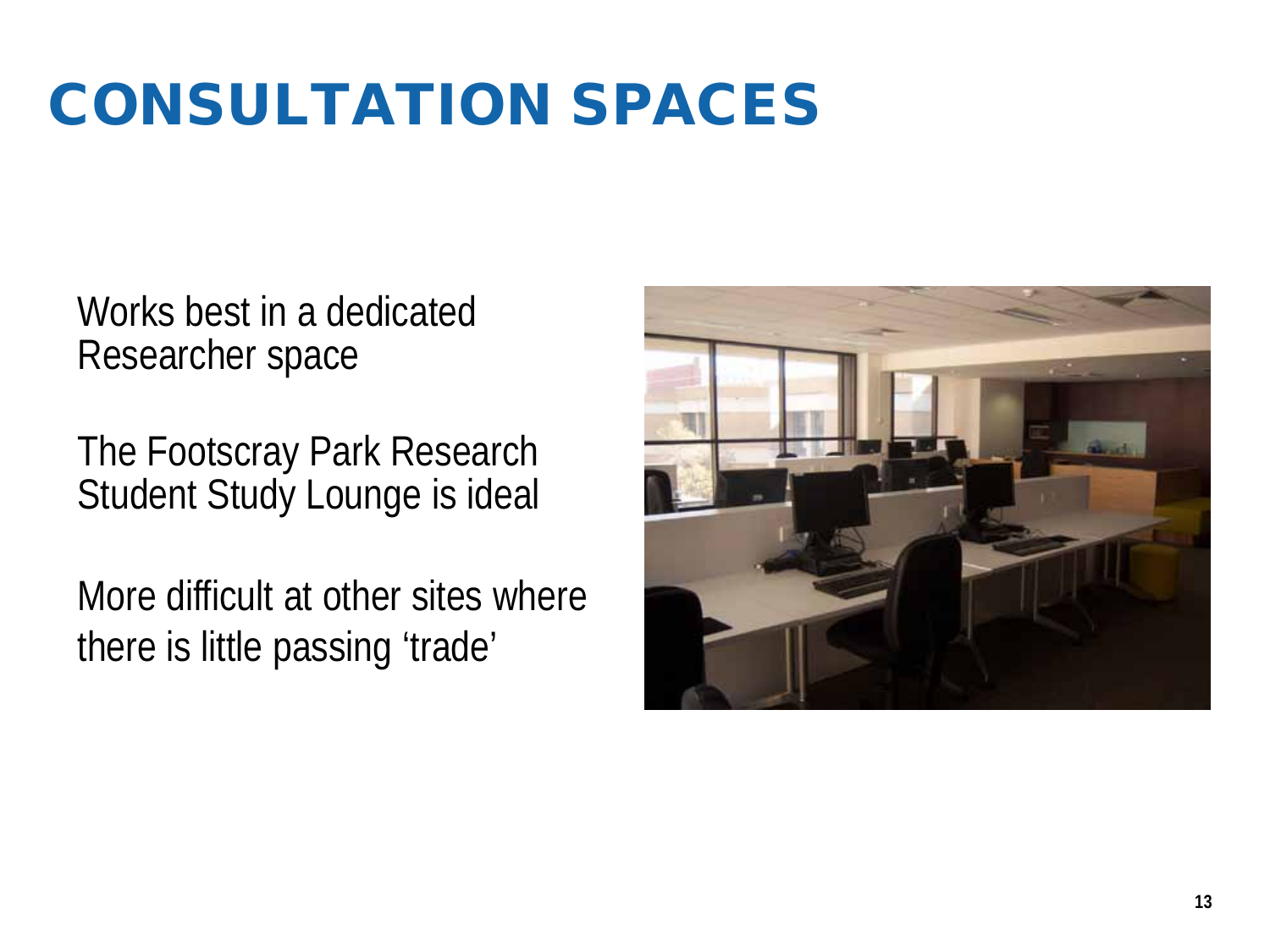#### EVALUATION AND FEEDBACK

Evaluation of the ambassador experience

- Collected information beginning, middle and end of semester from the Research Ambassadors, followed up at end of year forum:
- What they said:

"A vast range of skills and knowledge is gained during … weeks as research ambassador. At the beginning this was through the induction program and later with self-studies and through the questions raised by various students"

"Being a RA enables me to expose myself to the other disciplines colleagues are working on, which broadens my vision and enable me to approach my own research assignment from multiple angles. I wish I could spare more time learning from other RAs, as a process toward my professional development"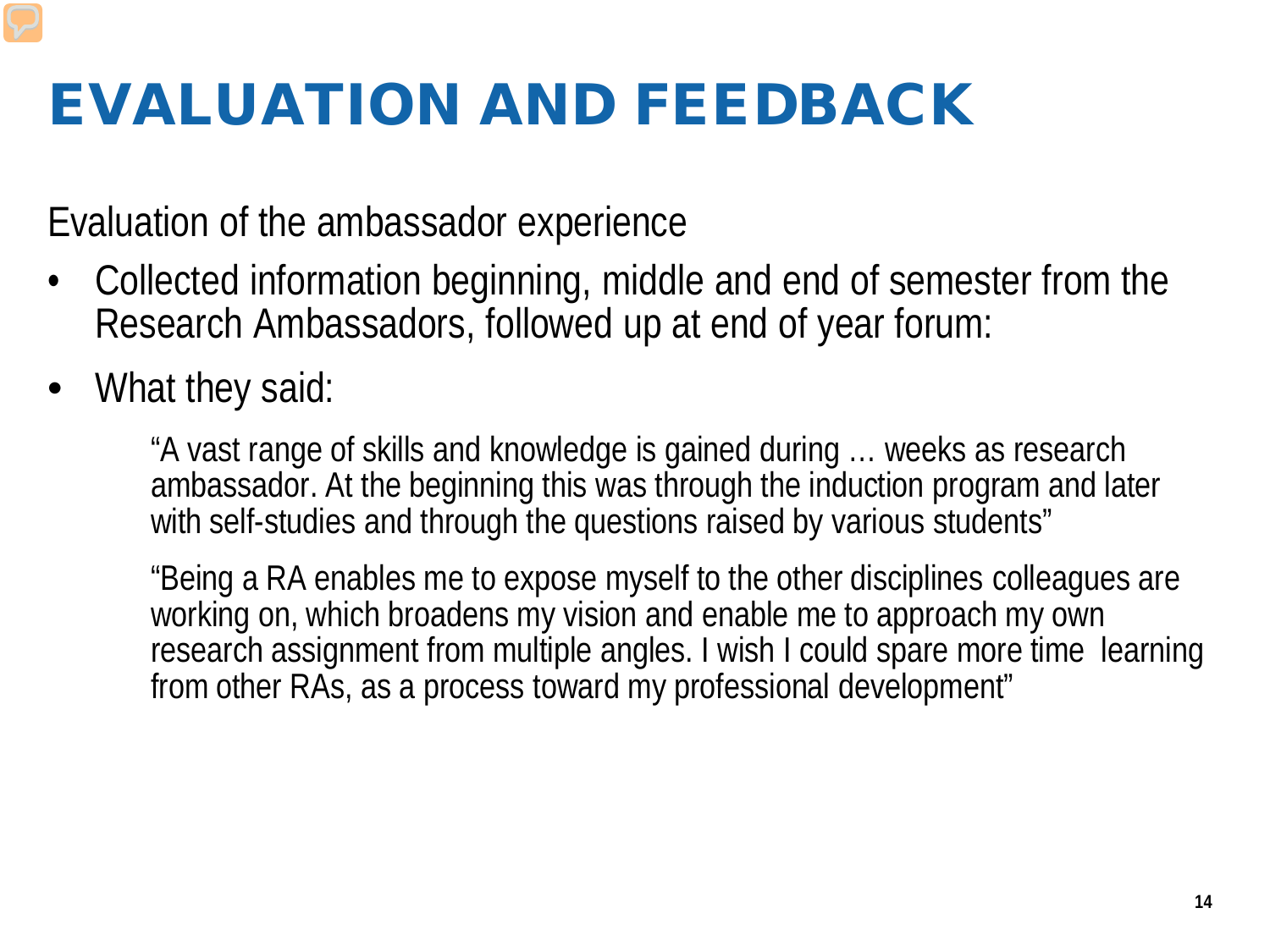## EVALUATION AND FEEDBACK

Evaluation of the client experience

- Feedback forms
- Survey to be filled in by users and non-users
- Online feedback form
- Unsolicited emails

#### What they said

- Feedback forms 100% positive
- "Thank you very much again for your excellent support. Previously, I have sought support from several people, who have all made the task seem insurmountable. You have made light work of this task, and now I know how to do it myself. Your clear and concise explanations have helped me to understand how to work with this software program in the future"